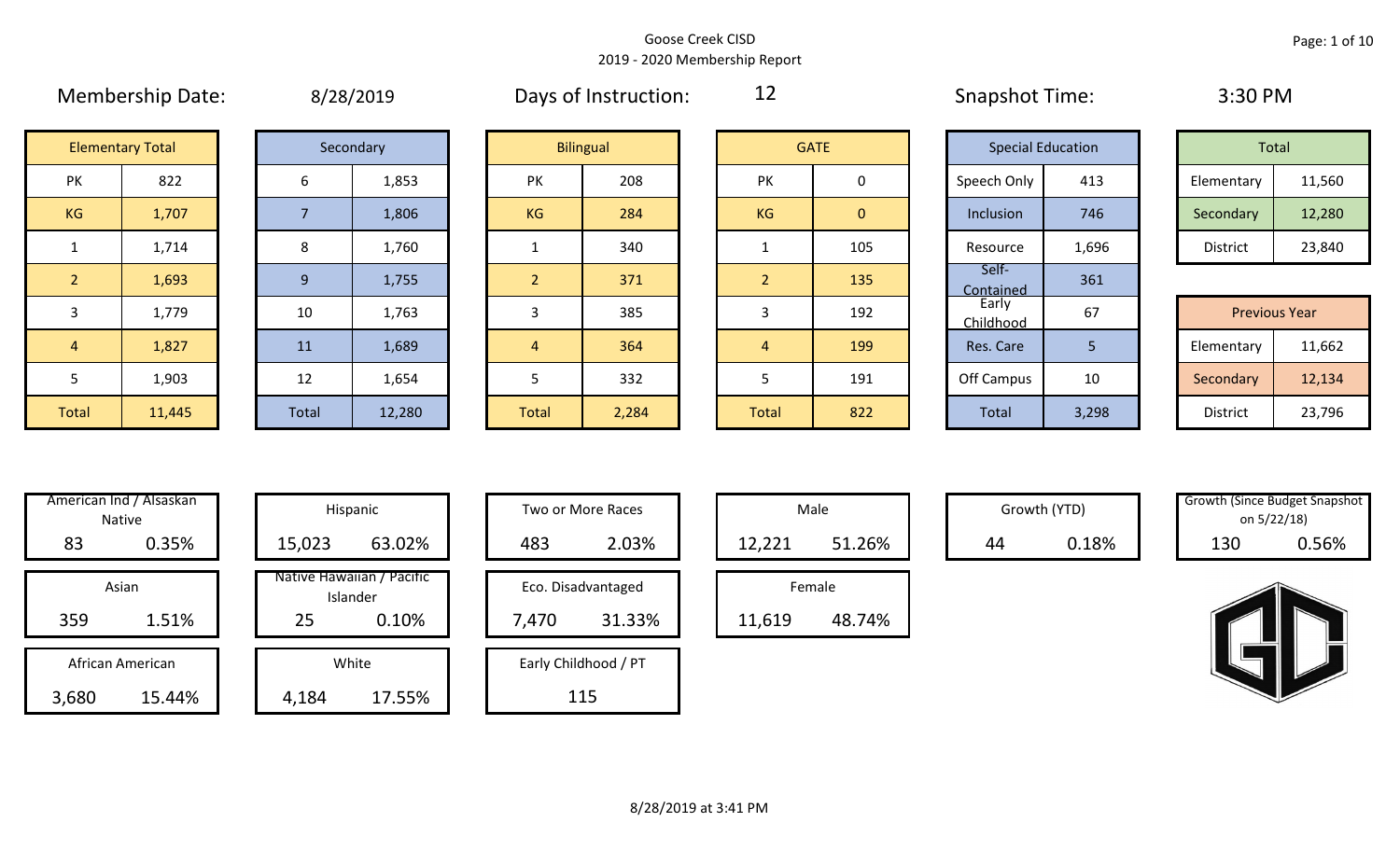| 8/28/2019<br>Date |                        | PK             | KG           |                |                |                |                | 2              |                |                |             |                |                         | $\boldsymbol{\Delta}$ |                |                         | 5              |                | <b>Campus Totals</b> Early |       |              | Spec.    | Total | 18-19 | 19-20 | Capacity   |     |
|-------------------|------------------------|----------------|--------------|----------------|----------------|----------------|----------------|----------------|----------------|----------------|-------------|----------------|-------------------------|-----------------------|----------------|-------------------------|----------------|----------------|----------------------------|-------|--------------|----------|-------|-------|-------|------------|-----|
|                   |                        | GenEd  BilEd   |              | GenEd          | <b>BilEd</b>   | GenEd          | <b>BilEd</b>   | GenEd          | <b>BilEd</b>   |                | Total GenEd | <b>BilEd</b>   | <b>Total</b>            | GenEd                 | <b>BilEd</b>   | <b>Total</b>            | GenEd          | <b>BilEd</b>   | <b>Total</b>               | GenEd | <b>BilEd</b> | Child    | Prog  |       |       | Projection |     |
|                   | Teachers               | 1              | 0            | 4              | 2              | 4              | $\overline{2}$ | 4              | 1              | 5              | 4           | $\overline{2}$ | 6                       | 4                     | $\overline{2}$ | 6                       | 4              | 1              | 5                          | 25    | 10           |          |       |       |       |            |     |
| Alamo             | Students               | 49             | O            | 82             | 27             | 85             | 27             | 87             | 25             | 112            | 89          | 27             | 116                     | 85                    | 19             | 104                     | 94             | 23             | 117                        | 571   | 148          | 0        | 49    | 768   | 759   | 764        | 850 |
|                   | <b>Available Seats</b> | $-5$           | 0            | 6              | 17             | 3              | 17             |                | $-3$           | $-2$           | $-1$        | 17             | 16                      | 3                     | 25             | 28                      | 6              | $\overline{2}$ | 8                          |       |              |          |       |       |       |            |     |
|                   | Teachers               | $\mathbf{1}$   |              | 3              | $\overline{2}$ | 3              | $\overline{2}$ | 4              | $\overline{2}$ | 6              | 3           | $\overline{2}$ | 5                       | 4                     | 2              | 6                       | 3              | $\overline{2}$ | 5                          | 21    | 13           |          |       |       |       |            |     |
| Ashbel<br>Smith   | Students               | 36             | 19           | 73             | 27             | 64             | 33             | 70             | 32             | 102            | 70          | 28             | 98                      | 76                    | 35             | 111                     | 73             | 35             | 108                        |       |              | $\Omega$ | 31    | 702   | 737   | 715        | 924 |
|                   | <b>Available Seats</b> | 8              | 25           | $-7$           | 17             | $\overline{2}$ | 11             | 18             | 12             | 30             | $-4$        | 16             | 12                      | 12                    | 9              | 21                      | $\overline{2}$ | 15             | 17                         | 462   | 209          |          |       |       |       |            |     |
|                   | Teachers               | 1              | 1            | 4              | 2              | 4              | 1              | 3              | $\overline{2}$ | 5              | 5           | $\overline{2}$ | 7                       | 4                     | 2              | 6                       | 4              | 2              | 6                          | 25    | 12           |          |       |       |       |            |     |
| Austin            | Students               | 33             | 16           | 72             | 28             | 76             | 24             | 66             | 39             | 105            | 104         | 40             | 144                     | 86                    | 35             | 121                     | 97             | 32             | 129                        |       |              | 0        | 8     | 756   | 778   | 774        | 814 |
|                   | <b>Available Seats</b> | 11             | 28           | 16             | 16             | 12             | $-2$           | 0              | 5              | 5              | 6           | 4              | 10                      | $\overline{2}$        | 9              | 11                      | 3              | 18             | 21                         | 534   | 214          |          |       |       |       |            |     |
|                   | Teachers               | 1              | 1            | 5              | $\mathbf{1}$   | 5              | $\mathbf{1}$   | 4              | $\overline{2}$ | 6              | 6           |                | $\overline{7}$          | 6                     | 1              | $\overline{\mathbf{z}}$ | 5              | 1              | 6                          | 32    | 8            |          |       |       |       |            |     |
| <b>Banuelos</b>   | Students               | 41             | 26           | 109            | 25             | 102            | 16             | 95             | 28             | 123            | 120         | 22             | 142                     | 120                   | 20             | 140                     | 128            | 16             | 144                        |       |              | 0        | 12    | 880   | 873   | 862        | 850 |
|                   | <b>Available Seats</b> | $\overline{3}$ | 18           | $\mathbf{1}$   | $-3$           | 8              | 6              | $-7$           | 16             | 9              | 12          | $\mathbf{0}$   | 12                      | 12                    | $\overline{2}$ | 14                      | $-3$           | 9              | 6                          | 715   | 153          |          |       |       |       |            |     |
|                   | Teachers               | 1              | $\mathbf{1}$ | 4              | $\mathbf{1}$   | 5              | 1              | 5              | $\overline{2}$ | $\overline{7}$ | 5           | $\overline{2}$ | $\overline{\mathbf{z}}$ | 6                     | $\mathbf{1}$   | $\overline{\mathbf{z}}$ | 5              | $\mathbf{1}$   | 6                          | 31    | 9            |          |       |       |       |            |     |
| Bowie             | Students               | 56             | 16           | 101            | 19             | 84             | 18             | 101            | 25             | 126            | 99          | 27             | 126                     | 120                   | 16             | 136                     | 105            | 25             | 130                        |       |              | 0        | 22    | 834   | 849   | 843        | 880 |
|                   | <b>Available Seats</b> | $-12$          | 28           | $-13$          | 3              | 26             | 4              | 9              | 19             | 28             | 11          | 17             | 28                      | 12                    | 6              | 18                      | 20             | 0              | 20                         | 666   | 146          |          |       |       |       |            |     |
|                   | Teachers               | $\mathbf{1}$   | 1            | 4              | $\overline{2}$ | $\overline{4}$ | $\mathbf{1}$   | 4              | $\overline{2}$ | 6              | 4           |                | 5                       | 4                     | $\overline{2}$ | 6                       | 4              | $\mathbf{1}$   | 5.                         | 25    | 10           |          |       |       |       |            |     |
| Carver            | Students               | 39             | 13           | 65             | 44             | 84             | 23             | 81             | 24             | 105            | 69          | 23             | 92                      | 85                    | 31             | 116                     | 85             | 28             | 113                        |       |              |          | 18    | 713   | 666   | 689        | 836 |
|                   | <b>Available Seats</b> | $5\phantom{.}$ | 31           | 23             | $\mathbf{0}$   | $\overline{4}$ | $-1$           | $\overline{7}$ | 20             | 3              | 19          | $-1$           | 18                      | 3                     | 13             | 16                      | 15             | $-3$           | 12                         | 508   | 186          |          |       |       |       |            |     |
|                   | Teachers               | 1              | 0            | 5              | 0              | 5              | 0              | 5              | 0              | 5              | 6           | 0              | 6                       | 6                     | 0              | 6                       | 5              | $\mathbf 0$    | 5.                         | 33    | 0            |          |       |       |       |            |     |
| Clark             | Students               | 31             | 1            | 108            | 0              | 102            | 0              | 88             | $\mathbf{1}$   | 89             | 115         | $\overline{2}$ | 117                     | 121                   | $\mathbf{1}$   | 122                     | 110            | $\mathbf 0$    | 110                        |       |              | 3        | 28    | 711   | 693   | 701        | 850 |
|                   | <b>Available Seats</b> | 13             | -1           | $\overline{2}$ | 0              | 8              | 0              | 22             | $-1$           | 21             | 17          | $-2$           | 15                      | 11                    | $-1$           | 10                      | 15             | $\mathbf 0$    | 15                         | 675   | 5            |          |       |       |       |            |     |
|                   | Teachers               | $\mathbf 0$    | 1            | 4              | $\overline{2}$ | 5              | $\overline{2}$ | 4              | $\mathbf{1}$   | 5              | 4           |                | 5                       | 5                     | $\mathbf{1}$   | 6                       | 4              | 1              | 5.                         | 26    | 9            |          |       |       |       |            |     |
| Crockett          | Students               | 9              | 37           | 60             | 29             | 96             | 27             | 76             | 16             | 92             | 79          | 22             | 101                     | 106                   | 16             | 122                     | 108            | 11             | 119                        |       |              |          | 16    | 709   | 733   | 713        | 638 |
|                   | <b>Available Seats</b> | -9             | 7            | 28             | 15             | 14             | 17             | 12             | 6              | 18             | 9           | $\mathbf{0}$   | 9                       | 4                     | 6              | 10                      | -8             | 14             | 6                          | 534   | 158          |          |       |       |       |            |     |
|                   | Teachers               | 1.5            | 0.5          | 4              | 1              | 5              | $\overline{2}$ | 4              | 1              | 5              | 5           | 1              | 6                       | 4                     | -1             | 5                       | 3              | 1              | 4                          | 26.5  | 7.5          |          |       |       |       |            |     |
| <b>DeZavala</b>   | Students               | 42             | 9            | 87             | 18             | 90             | 21             | 77             | 24             | 101            | 95          | 21             | 116                     | 77                    | 17             | 94                      | 88             | 6              | 94                         |       |              | 0        | 1     | 673   | 751   | 685        | 924 |
|                   | <b>Available Seats</b> | 24             | 13           | 1              |                | 20             | 23             | 11             | $-2$           | 9              | 15          |                | 16                      | 11                    | 5              | 16                      | $-13$          | 19             | 6                          | 556   | 116          |          |       |       |       |            |     |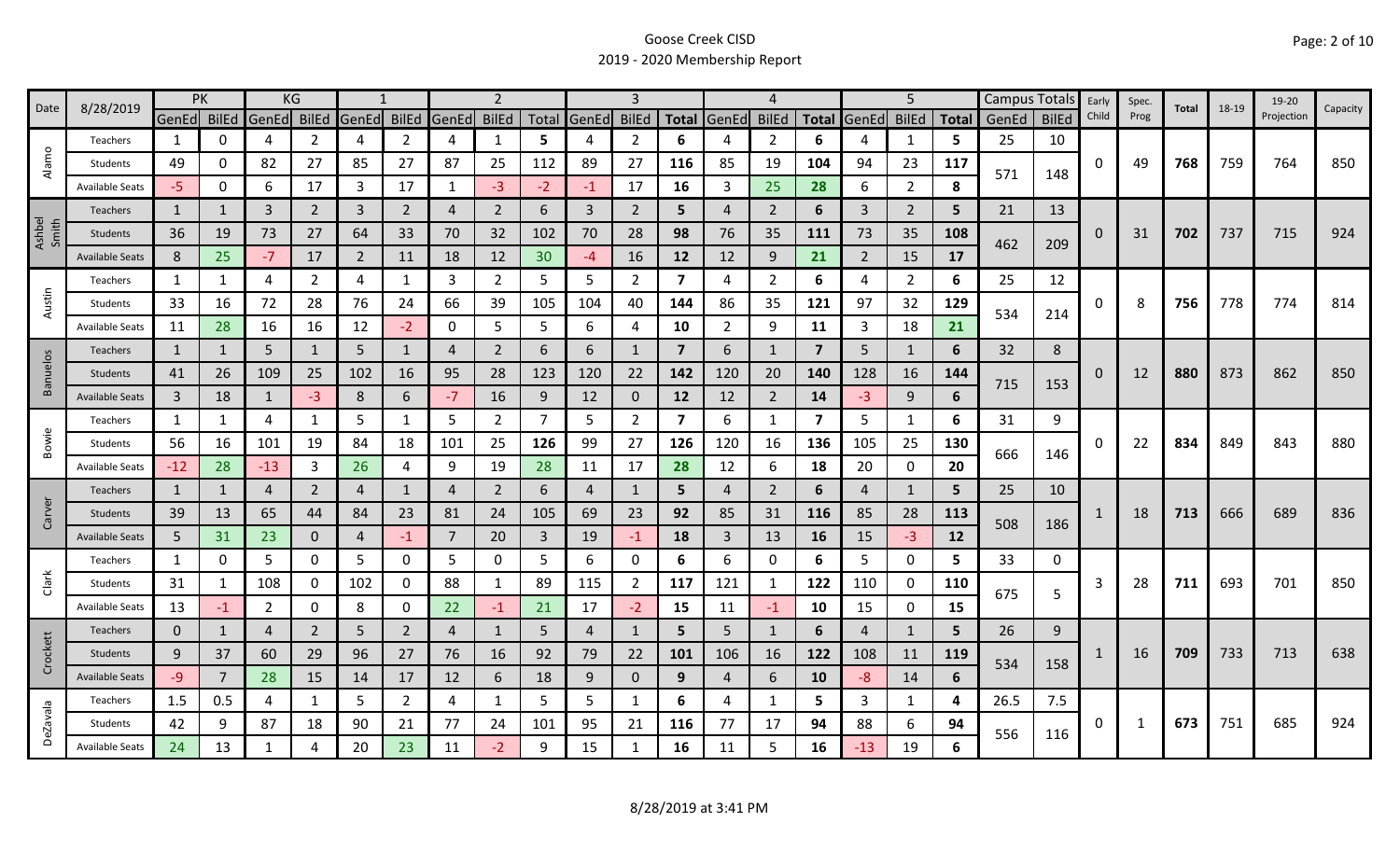| 8/28/2019<br>Date  |                        |                | PK           |       | ΚG             |                |                |                |                |      |                |                |              |                |                |                |                   | 5              |      | Campus Totals |                | Early    | Spec. | Total         | 18-19 | 19-20      | Capacity |
|--------------------|------------------------|----------------|--------------|-------|----------------|----------------|----------------|----------------|----------------|------|----------------|----------------|--------------|----------------|----------------|----------------|-------------------|----------------|------|---------------|----------------|----------|-------|---------------|-------|------------|----------|
|                    |                        | GenEd BilEd    |              | GenEd | BilEd          | GenEd          | <b>BilEd</b>   | GenEd BilEd    |                |      | Total GenEd    | <b>BilEd</b>   | <b>Total</b> | GenEd          | <b>BilEd</b>   |                | Total GenEd BilEd |                |      | Total GenEd   | <b>BilEd</b>   | Child    | Prog  |               |       | Projection |          |
|                    | Teachers               | 1.5            | 0.5          | 4     | 2              | 4              | 2              | 3              | $\mathbf{1}$   |      | 4              | 2              | 6            | 4              | 1              | 5.             | 4                 | 1              | 5    | 24.5          | 9.5            |          |       |               |       |            |          |
| Harlem             | Students               | 43             | 17           | 77    | 45             | 76             | 21             | 63             | 18             | 81   | 89             | 24             | 113          | 82             | 24             | 106            | 71                | 26             | 97   | 501           | 175            | 1        | 18    | 695           | 656   | 661        | 814      |
|                    | <b>Available Seats</b> | 23             | 5            | 11    | -1             | 12             | 23             | 3              | $\overline{4}$ |      | $-1$           | 20             | 19           | 6              | $-2$           | 4              | 29                | $-1$           | 28   |               |                |          |       |               |       |            |          |
| 画                  | Teachers               |                |              |       |                |                |                |                | $\overline{2}$ | 9    | $\overline{7}$ | $\overline{2}$ | 9            |                | 2              | 9              | 8                 | $\overline{2}$ | 10   | 29            | 8              |          |       |               |       |            |          |
| Highlands          | Students               |                |              |       |                |                |                | 163            | 36             | 199  | 147            | 41             | 188          | 144            | 43             | 187            | 184               | 45             | 229  | 638           | 165            | 0        | 10    | 813           | 834   | 811        | 814      |
|                    | <b>Available Seats</b> |                |              |       |                |                |                | -9             | 8              | $-1$ | 7              | 3              | 10           | 10             |                | 11             | 16                | 5              | 21   |               |                |          |       |               |       |            |          |
|                    | Teachers               | $\overline{2}$ | 1            | 8     | $\overline{2}$ | 8              | $\overline{2}$ |                |                |      |                |                |              |                |                |                |                   |                |      | 18            | 5              |          |       |               |       |            |          |
| Hopper             | Students               | 91             | 24           | 148   | 33             | 154            | 38             |                |                |      |                |                |              |                |                |                |                   |                |      |               |                |          | 13    | 502           | 496   | 490        | 462      |
|                    | <b>Available Seats</b> | -3             | 20           | 28    | 11             | 22             | 6              |                |                |      |                |                |              |                |                |                |                   |                |      | 393           | 95             |          |       |               |       |            |          |
|                    | Teachers               | 1              | 1            | 4     |                | 4              | $\overline{2}$ | 4              | $\overline{2}$ | 6    | 3              | $\overline{2}$ | 5            | 3              | $\overline{2}$ | 5              | 4                 | 1              | 5    | 23            | 11             |          |       |               |       |            |          |
| Lamar              | Students               | 30             | 11           | 84    | 26             | 88             | 27             | 85             | 30             | 115  | 58             | 33             | 91           | 73             | 29             | 102            | 81                | 20             | 101  |               |                | 0        | 10    | 685           | 671   | 681        | 858      |
|                    | Available Seats        | 14             | 33           | 4     | -4             | 0              | 17             | 3              | 14             | 17   | 8              | 11             | 19           | $-7$           | 15             | 8              | 19                | 5.             | 24   | 499           | 176            |          |       |               |       |            |          |
|                    | <b>Teachers</b>        | 0.5            | 0.5          | 3     |                | $\overline{2}$ | $\mathbf{1}$   | $\overline{2}$ | $\overline{2}$ | 4    | $\overline{2}$ | 2              | 4            | $\overline{2}$ | $\overline{2}$ | 4              | 2                 | 1              | 3    | 13.5          | 9.5            |          |       |               |       |            |          |
| Jacinto            | <b>Students</b>        | 22             | 9            | 45    | 15             | 38             | 18             | 46             | 25             | 71   | 45             | 29             | 74           | 42             | 25             | 67             | 59                | 22             | 81   |               |                | $\Omega$ | 0     | 440           | 433   | 453        | 528      |
| San                | <b>Available Seats</b> | $\mathsf{O}$   | 13           | 21    | $\overline{7}$ | 6              | 4              | $-2$           | 19             | 17   | $-1$           | 15             | 14           | $2^{\circ}$    | 19             | 21             | -9                | $\mathbf{3}$   | -6   | 297           | 143            |          |       |               |       |            |          |
|                    | Teachers               | 1.5            | 0.5          | 5     |                | 6              | 1              | 4              | $\overline{2}$ | 6    | 5              |                | 6            | 5.             |                | 6              | 6                 | 1              | 7    | 32.5          | 7.5            |          |       |               |       |            |          |
| Travis             | Students               | 48             | 10           | 122   | 16             | 121            | 22             | 113            | 26             | 139  | 99             | 25             | 124          | 118            | 12             | 130            | 131               | 22             | 153  |               |                | 0        |       | 892           | 882   | 887        | 880      |
|                    | <b>Available Seats</b> | 18             | 12           | $-12$ | 6              | 11             | 0              | $-25$          | 18             | $-7$ | 11             | -3             | 8            | -8             | 10             | $\overline{2}$ | 19                | 3              | 22   | 752           | 133            |          |       |               |       |            |          |
|                    | Teachers               | $\mathbf{1}$   | $\Omega$     | 5     |                | 5              |                | 5              | $\mathbf{1}$   | 6    | 5              |                | 6            | 5.             | $\overline{2}$ | $\overline{7}$ | 6                 | $\mathbf{1}$   | 7    | 32            | $\overline{7}$ |          |       |               |       |            |          |
| Victoria<br>Walker | Students               | 44             | $\mathbf{0}$ | 80    | 16             | 88             | 21             | 88             | 20             | 108  | 91             | 13             | 104          | 101            | 20             | 121            | 125               | 11             | 136  |               |                | 28       | 26    | 772           | 851   | 830        | 924      |
|                    | <b>Available Seats</b> | $\mathbf{0}$   | $\Omega$     | 30    | 6.             | 22             |                | 22             | $\overline{2}$ | 24   | 19             | 9              | 28           | 9              | 24             | 33             | 25                | 14             | 39   | 617           | 101            |          |       |               |       |            |          |
|                    | Teachers               | 16             | 10           | 66    | 21             | 69             | 21             | 62             | 23             | 85   | 68             | 22             | 90           | 69             | 22             | 91             | 67                | 17             | 84   | 417           | 136            |          |       |               |       |            |          |
| Total              | Students               | 614            | 208          | 1313  | 368            | 1348           | 336            | 1299           | 369            | 1668 | 1369           | 377            | 1746         | 1436           | 343            | 1779           | 1539              | 322            | 1861 | 8,918         | 2323           | 35       | 269   | 11,545 11,662 |       | 11,559     | 12,846   |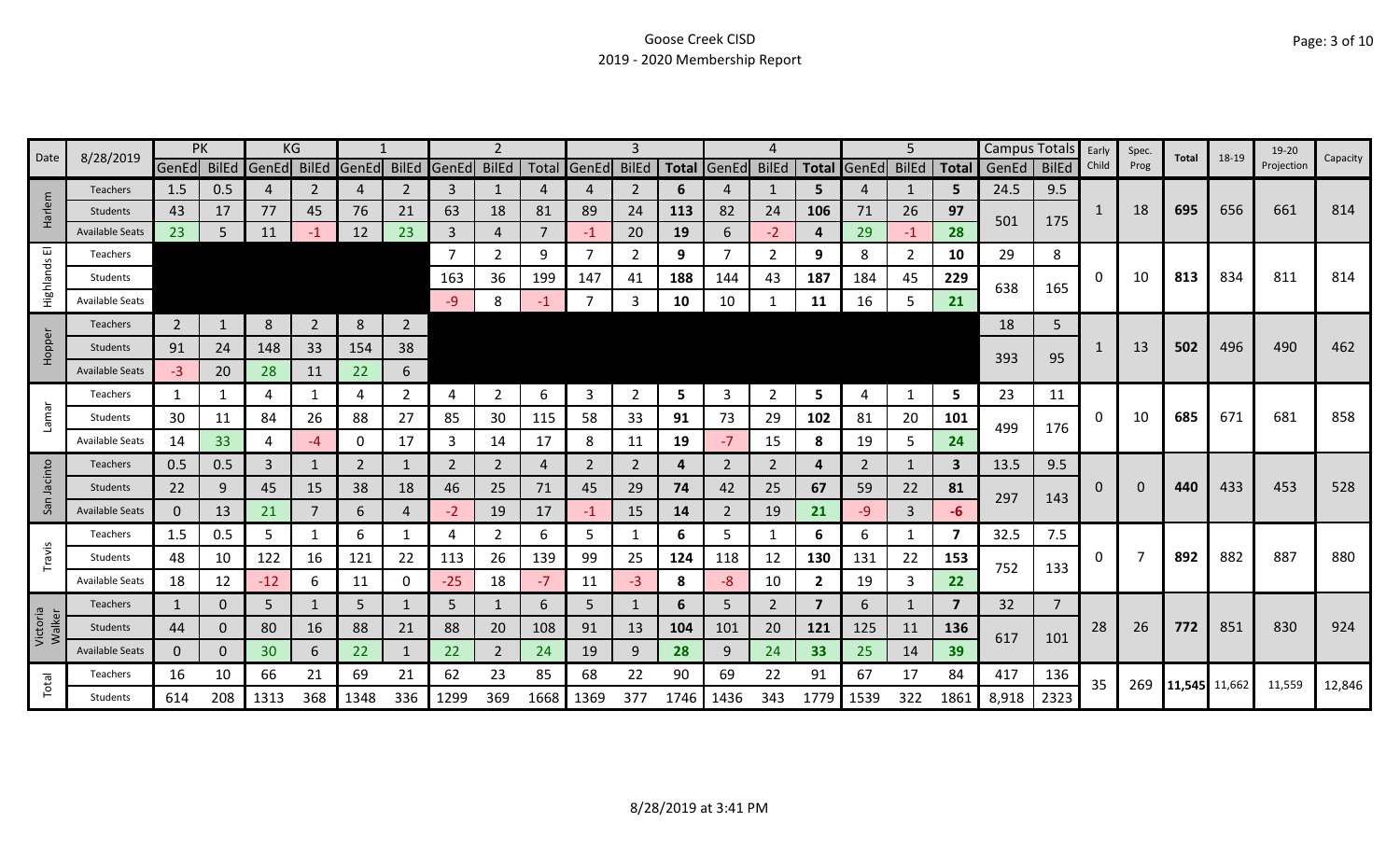| Page: 4 of 10 |  |
|---------------|--|
|---------------|--|

| 6<br><b>Campus</b> |              | $\overline{\mathbf{z}}$ | 8                   | 9                   | 10          | 11    | 12             |                   |      | <b>Campus Totals</b> |                                       |                 |
|--------------------|--------------|-------------------------|---------------------|---------------------|-------------|-------|----------------|-------------------|------|----------------------|---------------------------------------|-----------------|
|                    |              |                         |                     |                     |             |       |                | <b>Enrollment</b> |      |                      | Core Ratio   18-19   19-20 Projection | <b>Capacity</b> |
| <b>BJS</b>         | 354          | 296                     | 322                 |                     |             |       |                | 972               | 22.1 | 946                  | 1,010                                 | 958             |
| CBJ                | 336          | 368                     | 359                 |                     |             |       |                | 1,063             | 24.7 | 1,082                | 1,057                                 | 1,198           |
| GJS                | 401          | 372                     | 372                 |                     |             |       |                | 1,145             | 24.4 | 1,119                | 1,149                                 | 1,164           |
| HMJ                | 344          | 350                     | 326                 |                     |             |       |                | 1,020             | 21.3 | 991                  | 1,046                                 | 1,176           |
| <b>HJS</b>         | 417          | 417                     | 372                 |                     |             |       |                | 1,206             | 25.1 | 1,187                | 1,213                                 | 1,272           |
| REL                |              |                         |                     | 478                 | 475         | 395   | 457            | 1,805             | 26.2 | 1,738                | 1,798                                 | 1,968           |
| <b>RSS</b>         |              |                         |                     | 525                 | 558         | 528   | 530            | 2,141             | 29.7 | 2,252                | 2,137                                 | 2,554           |
| GCM                |              |                         |                     | 530                 | 545         | 568   | 478            | 2,121             | 26.8 | 2,110                | 2,148                                 | 2,536           |
| PHC                | $\mathbf 0$  | $\mathsf{O}\xspace$     | $\mathsf{O}\xspace$ | $\mathsf{O}\xspace$ | $\mathbf 0$ | 23    | 88             | 111               | 6.5  | 99                   | 35                                    |                 |
| Impact             |              |                         |                     | 112                 | 104         | 102   | 95             | 413               | 24.3 | 405                  | 396                                   |                 |
| Point              | $\mathbf{1}$ | $2^{\circ}$             | 9                   | $2^{\circ}$         | 6           | 12    | 5 <sub>1</sub> | 37                | 3.2  | 43                   | 40                                    |                 |
| <b>SCTHS</b>       |              |                         |                     | 107                 | 71          | 61    | $\mathbf 0$    | 239               | 19.9 | 162                  | 230                                   |                 |
| Total              | 1,853        | 1,805                   | 1,760               | 1,754               | 1,759       | 1,689 | 1,653          | 12,273            |      | 12,134               | 12,259                                |                 |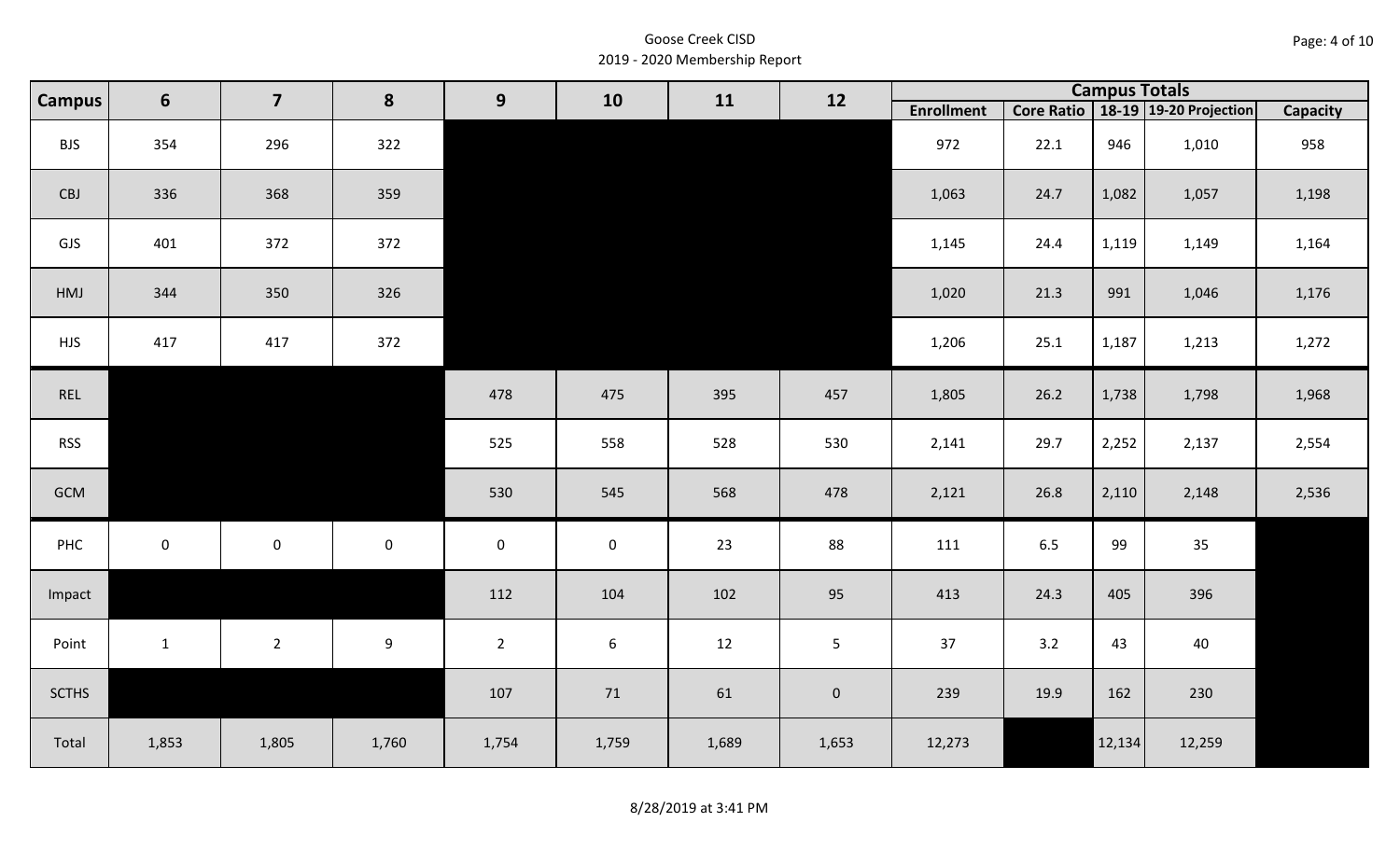|                     | Total           | No Code             | Speech Only         | Mainstream | Self-Cont<br>50-60% | Self-Cont<br>$>60\%$ | <b>EC SpEd Program</b> | Homebound      |  |
|---------------------|-----------------|---------------------|---------------------|------------|---------------------|----------------------|------------------------|----------------|--|
| Alamo               | $\overline{0}$  | $\mathbf 0$         | $\mathbf{0}$        | $\pmb{0}$  | $\pmb{0}$           | $\pmb{0}$            | $\mathbf 0$            | $\mathbf 0$    |  |
| Ashbel Smith        | 19              | $\mathbf{1}$        | $\mathsf{O}\xspace$ | $\pmb{0}$  | $\pmb{0}$           | $\mathbf{1}$         | $17$                   | $\pmb{0}$      |  |
| Austin              | $\mathbf{1}$    | $\mathbf{1}$        | $\mathbf 0$         | $\pmb{0}$  | $\pmb{0}$           | $\pmb{0}$            | $\pmb{0}$              | $\mathbf 0$    |  |
| Banuelos            | 11              | $\mathbf{3}$        | $\pmb{0}$           | $\pmb{0}$  | $\pmb{0}$           | $\pmb{0}$            | 8                      | $\mathbf 0$    |  |
| Bowie               | $6\phantom{.}6$ | $\mathbf 0$         | $\mathbf 0$         | $\pmb{0}$  | $\pmb{0}$           | $2^{\circ}$          | $\overline{4}$         | $\mathbf 0$    |  |
| Carver              | 6               | $\mathsf{O}\xspace$ | $\pmb{0}$           | $\pmb{0}$  | $\mathbf 1$         | $\mathbf{1}$         | $\overline{4}$         | $\pmb{0}$      |  |
| Clark               | 14              | $\mathbf{1}$        | $\mathbf 0$         | $\pmb{0}$  | $1\,$               | 5                    | $\overline{5}$         | $\overline{2}$ |  |
| Crockett            | 6               | $\mathsf 0$         | $\pmb{0}$           | $\pmb{0}$  | $\pmb{0}$           | $\mathbf{3}$         | $\overline{2}$         | $\pmb{0}$      |  |
| DeZavala            | $\mathbf 0$     | $\mathbf 0$         | $\mathbf 0$         | $\pmb{0}$  | $\pmb{0}$           | $\pmb{0}$            | $\pmb{0}$              | $\mathbf 0$    |  |
| Harlem              | $7\overline{ }$ | $\mathsf{O}\xspace$ | $\mathbf{1}$        | $\pmb{0}$  | $\pmb{0}$           | $\pmb{0}$            | $\boldsymbol{6}$       | $\mathbf 0$    |  |
| <b>Highlands El</b> | $\mathbf 0$     | $\mathbf 0$         | $\mathbf 0$         | $\pmb{0}$  | $\pmb{0}$           | $\pmb{0}$            | $\pmb{0}$              | $\mathbf 0$    |  |
| Hopper              | $\bf 8$         | $\mathbf{1}$        | $\mathbf{1}$        | $\pmb{0}$  | $\pmb{0}$           | $\pmb{0}$            | $\boldsymbol{6}$       | $\pmb{0}$      |  |
| Lamar               | $2^{\circ}$     | $\overline{2}$      | $\mathbf 0$         | $\pmb{0}$  | $\pmb{0}$           | $\pmb{0}$            | $\pmb{0}$              | $\pmb{0}$      |  |
| San Jacinto         | $\mathbf 0$     | $\mathbf 0$         | $\mathsf{O}\xspace$ | $\pmb{0}$  | $\pmb{0}$           | $\pmb{0}$            | $\pmb{0}$              | $\mathbf 0$    |  |
| Travis              | $\overline{2}$  | $\mathbf{1}$        | $\mathbf{0}$        | $\pmb{0}$  | $\pmb{0}$           | $\pmb{0}$            | $\mathbf{1}$           | $\mathbf 0$    |  |
| Victoria Walker     | 33              | $5\phantom{.0}$     | 28                  | $\pmb{0}$  | $\pmb{0}$           | $\pmb{0}$            | $\pmb{0}$              | $\mathbf 0$    |  |
| District            | 115             | 15                  | 30                  | $\pmb{0}$  | $\overline{2}$      | 12                   | 53                     | $\overline{2}$ |  |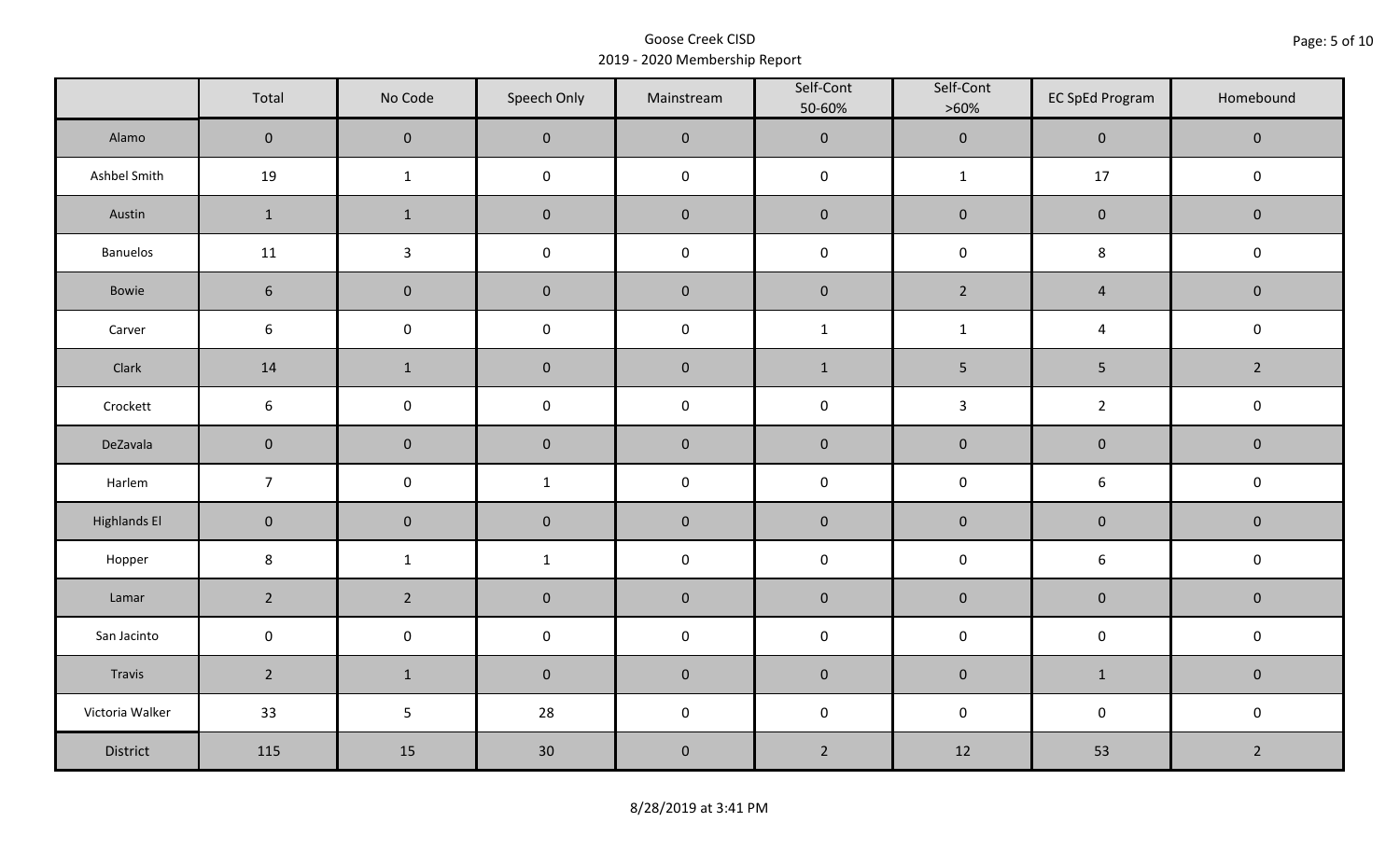| Date               |              | PK                 |                    | KG             |              | $\mathbf{1}$       |              | $\overline{2}$     |                    | $\overline{3}$ |                |              | $\overline{4}$  |                |                  | $\overline{5}$  |                |                    | <b>Campus Totals</b> |                |
|--------------------|--------------|--------------------|--------------------|----------------|--------------|--------------------|--------------|--------------------|--------------------|----------------|----------------|--------------|-----------------|----------------|------------------|-----------------|----------------|--------------------|----------------------|----------------|
|                    |              | Bilingual Bil Gate | Bilingual Bil Gate |                |              | Bilingual Bil Gate |              | Bilingual Bil Gate | Bilingual Bil Gate |                | <b>NAC</b>     | Bilingual    | <b>Bil Gate</b> | <b>NAC</b>     | <b>Bilingual</b> | <b>Bil Gate</b> | <b>NAC</b>     | Bilingual Bil Gate |                      | <b>NAC</b>     |
| Alamo              | $\mathbf 0$  | $\mathbf 0$        | 27                 | $\mathbf 0$    | 26           | $\mathbf{1}$       | 23           | $2^{\circ}$        | 31                 | 3 <sup>1</sup> | 6              | 34           | $\overline{4}$  | 19             | 29               | $\mathbf{3}$    | 9              | 170                | 13                   | 34             |
| Ashbel<br>Smith    | 19           | $\mathbf 0$        | 28                 | $\mathbf{0}$   | 33           | $\mathbf{0}$       | 30           | $\overline{2}$     | 26                 | $\overline{2}$ | 19             | 33           | $\overline{3}$  | 9 <sup>°</sup> | 35               | $\mathbf{0}$    | 34             | 204                | $\overline{7}$       | $\overline{0}$ |
| Austin             | 16           | $\mathbf 0$        | 28                 | $\mathbf 0$    | 21           | 3                  | 34           | 6                  | 37                 | 3              | 9              | 34           | $\mathbf{1}$    | 34             | 32               | $\mathbf 0$     | $\mathbf 0$    | 202                | 13                   | 0              |
| <b>Banuelos</b>    | 26           | $\mathbf{0}$       | 25                 | $\overline{0}$ | 16           | $\mathbf{0}$       | 24           | $\overline{4}$     | 21                 | $\mathbf{1}$   | 34             | 14           | 6               | $\overline{0}$ | 16               | $\overline{0}$  | $\mathbf{0}$   | 142                | 11                   | $\mathbf{0}$   |
| Bowie              | 16           | $\mathbf 0$        | 20                 | $\mathsf 0$    | 18           | $\mathbf 0$        | 25           | $\mathbf 0$        | 25                 | $2^{\circ}$    | $\mathbf 0$    | 17           | $\mathbf 0$     | $\mathbf 0$    | 25               | $\mathbf 0$     | $\mathbf 0$    | 146                | $\overline{2}$       | 0              |
| Carver             | 13           | $\mathbf 0$        | $\overline{0}$     | $\mathbf 0$    | 23           | $\mathbf{0}$       | 23           | $\mathbf{1}$       | 21                 | $2^{\circ}$    | $\overline{0}$ | 30           | $\mathbf{1}$    | $\overline{0}$ | 28               | $\overline{0}$  | $\mathbf{0}$   | 138                | $\overline{4}$       | $\mathbf{0}$   |
| Clark              | $\mathbf{1}$ | $\mathbf 0$        | $\mathsf{O}$       | $\mathbf 0$    | $\mathbf{1}$ | $\mathbf{0}$       | $\mathbf{1}$ | $\mathbf 0$        | $\overline{2}$     | $\mathbf 0$    | $\mathbf 0$    | $\mathbf{1}$ | $\mathbf 0$     | $\mathbf 0$    | $\mathbf 0$      | $\mathbf{0}$    | $\mathbf 0$    | 6                  | $\mathbf 0$          | 0              |
| Crockett           | 37           | $\mathbf{0}$       | 29                 | $\mathbf 0$    | 25           | $\overline{3}$     | 12           | $\overline{4}$     | 21                 | $\mathbf{1}$   | $\mathbf{0}$   | 15           | $\mathbf{1}$    | $\overline{0}$ | 11               | $\overline{0}$  | $\mathbf{0}$   | 150                | 9                    | $\mathbf 0$    |
| DeZavala           | 9            | $\mathbf{0}$       | 18                 | $\mathbf 0$    | 20           | $\mathbf{1}$       | 22           | $2^{\circ}$        | 21                 | $\mathbf 0$    | 0              | 16           | $\mathbf{1}$    | $\mathbf 0$    | 6                | $\Omega$        | $\mathbf 0$    | 112                | 4                    | 0              |
| Harlem             | 17           | $\mathbf 0$        | $\mathbf{3}$       | $\mathbf 0$    | 21           | $\mathbf 0$        | 15           | $\overline{3}$     | 22                 | $2^{\circ}$    | $\mathbf 0$    | 24           | $\overline{0}$  | $\mathbf{0}$   | 24               | $2^{\circ}$     | $\mathbf{0}$   | 126                | $\overline{7}$       | $\overline{0}$ |
| Highlands<br>EI    |              |                    |                    |                |              |                    | 36           | $\mathbf 0$        | 40                 | $\mathbf{1}$   | $\mathbf 0$    | 42           | $\mathbf{1}$    | $\mathbf 0$    | 46               | $\mathbf 0$     | $\mathbf 0$    | 164                | $\overline{2}$       | $\mathbf 0$    |
| Hopper             | 24           | $\mathbf{0}$       | 33                 | $\overline{0}$ | 37           | $\mathbf{1}$       |              |                    |                    |                |                |              |                 |                |                  |                 |                | 94                 | $\mathbf{1}$         | $\mathbf 0$    |
| Lamar              | 11           | $\mathbf 0$        | 26                 | $\mathbf 0$    | 26           | $\mathbf{1}$       | 25           | 5 <sup>1</sup>     | 31                 | $2^{\circ}$    | $\mathbf 0$    | 28           | $\mathbf{1}$    | $\mathbf{0}$   | 18               | $2^{\circ}$     | $\mathbf 0$    | 165                | 11                   | $\mathbf 0$    |
| San Jacinto        | 9            | $\mathbf 0$        | 15                 | $\overline{0}$ | 16           | $\overline{2}$     | 22           | $\overline{3}$     | 28                 | $\mathbf{1}$   | $\overline{0}$ | 24           | $\mathbf{1}$    | $\overline{0}$ | 22               | $\overline{0}$  | $\mathbf{0}$   | 136                | $\overline{7}$       | $\overline{0}$ |
| Travis             | 10           | $\mathbf 0$        | 16                 | $\mathbf 0$    | 22           | 0                  | 25           | $\mathbf{1}$       | 22                 | $\mathbf{3}$   | $\mathsf 0$    | 11           | $\mathbf{1}$    | $\mathbf 0$    | 21               | $\mathbf{1}$    | $\mathbf 0$    | 127                | 6                    | 0              |
| Victoria<br>Walker | $\mathbf{0}$ | $\mathbf 0$        | 16                 | $\mathbf{0}$   | 20           | $\overline{3}$     | 21           | $\overline{0}$     | 12                 | $2^{\circ}$    | $\overline{0}$ | 20           | $\overline{0}$  | $\overline{0}$ | 12               | $\overline{0}$  | $\overline{0}$ | 101                | 5                    | $\mathbf{0}$   |
| Total              | 208          | 0                  | 284                | $\mathbf 0$    | 325          | 15                 | 338          | 33                 | 360                | 25             | 68             | 343          | 21              | 62             | 325              | 8               | 43             | 2183               | 102                  | 34             |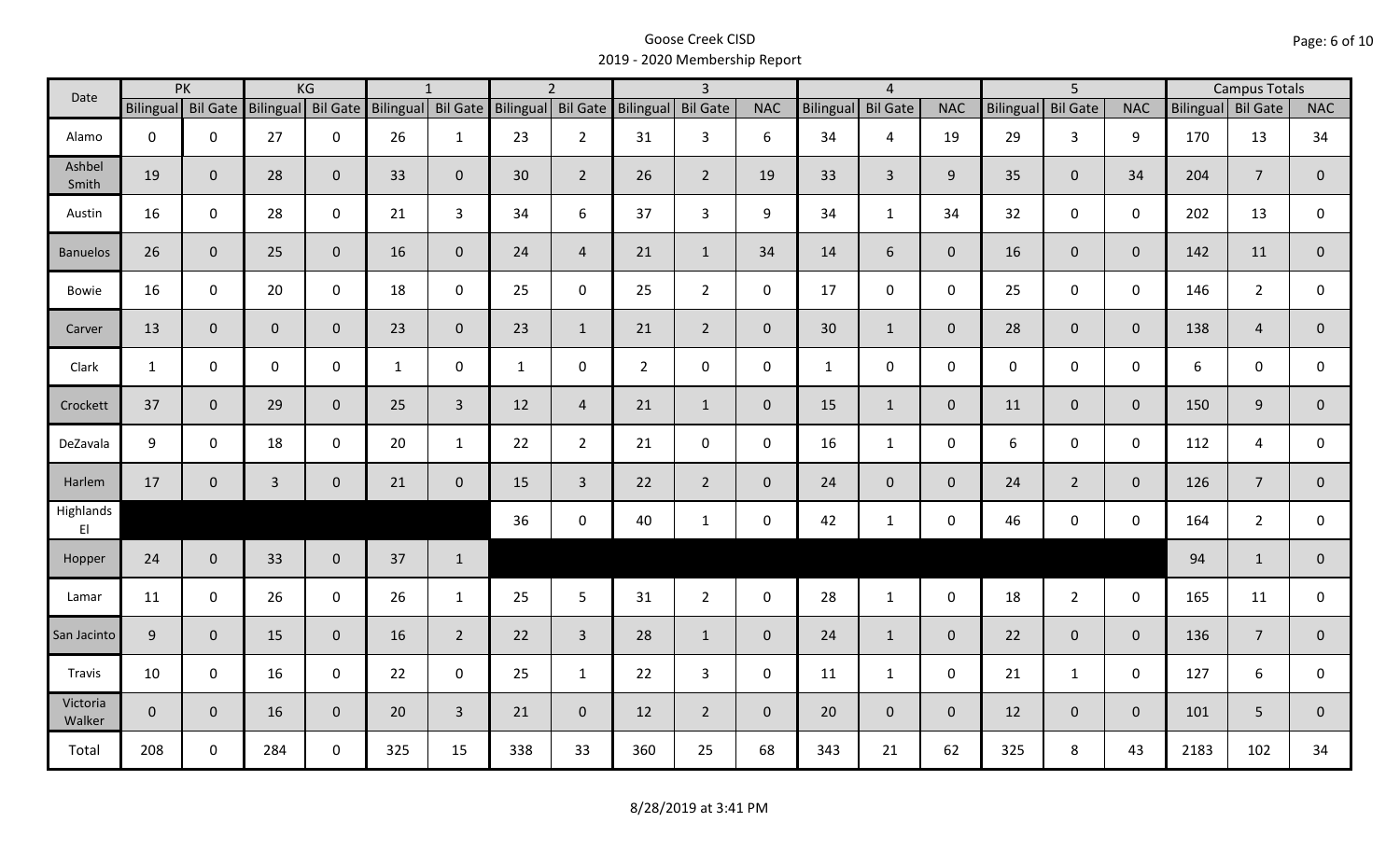| Date                |                | PK              |                     | KG              |                | $\overline{1}$  |                | $\overline{2}$  |                 | $\overline{3}$  |                | $\overline{4}$  |                | $\overline{5}$      |             | <b>Campus Totals</b> |
|---------------------|----------------|-----------------|---------------------|-----------------|----------------|-----------------|----------------|-----------------|-----------------|-----------------|----------------|-----------------|----------------|---------------------|-------------|----------------------|
|                     | <b>GATE</b>    | <b>Bil GATE</b> | <b>GATE</b>         | <b>Bil GATE</b> | <b>GATE</b>    | <b>Bil GATE</b> | <b>GATE</b>    | <b>Bil GATE</b> | <b>GATE</b>     | <b>Bil GATE</b> | <b>GATE</b>    | <b>Bil GATE</b> | <b>GATE</b>    | <b>Bil GATE</b>     | <b>GATE</b> | <b>Bil GATE</b>      |
| Alamo               | $\mathbf 0$    | $\mathbf 0$     | $\mathbf 0$         | $\mathbf 0$     | $\overline{7}$ | $\mathbf{1}$    | 9              | $\overline{2}$  | 14              | $\mathbf{3}$    | 13             | $\overline{4}$  | 13             | $\overline{3}$      | 56          | 13                   |
| <b>Ashbel Smith</b> | $\mathbf{0}$   | $\overline{0}$  | $\mathsf{O}\xspace$ | $\mathbf{0}$    | 10             | $\overline{0}$  | $\overline{4}$ | $\overline{2}$  | 6               | $2^{\circ}$     | $\overline{4}$ | $\mathbf{3}$    | $\overline{4}$ | $\mathbf{0}$        | 28          | $\overline{7}$       |
| Austin              | $\mathbf 0$    | $\mathbf 0$     | $\mathsf 0$         | $\mathbf 0$     | 11             | $\overline{3}$  | 10             | 6               | 27              | $\mathbf{3}$    | 17             | $\mathbf{1}$    | 22             | $\mathbf 0$         | 87          | 13                   |
| <b>Banuelos</b>     | $\overline{0}$ | $\mathbf 0$     | $\pmb{0}$           | $\mathbf{0}$    | 14             | $\overline{0}$  | 8              | $\overline{4}$  | 17              | $\mathbf{1}$    | 22             | $6\phantom{a}$  | 22             | $\overline{0}$      | 83          | 11                   |
| Bowie               | $\mathbf 0$    | $\mathbf 0$     | $\mathsf 0$         | $\mathbf 0$     | $2^{\circ}$    | $\mathbf 0$     | $\mathbf{3}$   | $\mathbf 0$     | 9               | $2^{\circ}$     | 9              | $\mathsf{O}$    | 6              | $\mathbf 0$         | 29          | $\overline{2}$       |
| Carver              | $\overline{0}$ | $\mathbf 0$     | $\pmb{0}$           | $\mathbf{0}$    | $\mathbf{1}$   | $\mathbf 0$     | $\mathbf{1}$   | $\mathbf{1}$    | 5               | $2^{\circ}$     | $\overline{4}$ | $\mathbf{1}$    | $\,8\,$        | $\mathbf 0$         | 19          | $\overline{4}$       |
| Clark               | $\mathbf 0$    | $\mathbf 0$     | $\mathbf 0$         | 0               | 9              | $\mathbf 0$     | 13             | $\mathbf 0$     | 14              | $\mathbf 0$     | 18             | $\mathsf{O}$    | 15             | $\mathbf 0$         | 69          | $\mathsf 0$          |
| Crockett            | $\overline{0}$ | $\mathbf 0$     | $\mathbf 0$         | $\mathbf{0}$    | $\mathbf{3}$   | $\overline{3}$  | $\overline{3}$ | $\overline{4}$  | $7\overline{ }$ | $\mathbf{1}$    | 18             | $\mathbf{1}$    | 13             | $\mathbf 0$         | 44          | $\mathsf 9$          |
| DeZavala            | $\mathbf 0$    | $\mathbf 0$     | $\mathsf{O}\xspace$ | $\mathbf 0$     | 4              | $\mathbf{1}$    | $\overline{2}$ | $\overline{2}$  | 10              | $\mathbf 0$     | 10             | $\mathbf{1}$    | $\overline{7}$ | $\mathbf 0$         | 33          | $\overline{a}$       |
| Harlem              | $\overline{0}$ | $\mathbf{0}$    | $\mathbf 0$         | $\mathbf{0}$    | $\overline{2}$ | $\mathbf 0$     | 8              | $\mathbf{3}$    | 11              | $\overline{2}$  | 11             | $\mathbf{0}$    | 13             | $\overline{2}$      | 45          | $\overline{7}$       |
| Highlands El        |                |                 |                     |                 |                |                 | 12             | $\pmb{0}$       | 13              | $\mathbf{1}$    | 14             | $\mathbf{1}$    | 17             | $\mathsf{O}\xspace$ | 56          | $\overline{2}$       |
| Hopper              | $\overline{0}$ | $\overline{0}$  | $\mathbf 0$         | $\overline{0}$  | 13             | $\mathbf{1}$    |                |                 |                 |                 |                |                 |                |                     | 13          | $\mathbf{1}$         |
| Lamar               | $\mathbf 0$    | $\mathbf 0$     | $\mathbf 0$         | $\mathbf 0$     | $2^{\circ}$    | $\mathbf{1}$    | $\mathbf{3}$   | 5               | 5               | $2^{\circ}$     | $\overline{4}$ | $\mathbf{1}$    | $\overline{7}$ | $2^{\circ}$         | 21          | 11                   |
| San Jacinto         | $\overline{0}$ | $\mathbf{0}$    | $\mathbf 0$         | $\mathbf{0}$    | $\overline{2}$ | $2^{\circ}$     | $\overline{4}$ | $\overline{3}$  | $2^{\circ}$     | $\mathbf{1}$    | $\mathbf{1}$   | $\mathbf{1}$    | 6              | $\mathbf{0}$        | 15          | $\overline{7}$       |
| Travis              | $\mathbf 0$    | $\mathbf 0$     | $\mathbf 0$         | $\mathbf 0$     | $\mathbf{1}$   | $\mathbf 0$     | $\overline{7}$ | $\mathbf{1}$    | 10              | $\mathbf{3}$    | 15             | $\mathbf{1}$    | 10             | $\mathbf{1}$        | 43          | 6                    |
| Victoria<br>Walker  | $\overline{0}$ | $\mathbf 0$     | $\mathsf{O}\xspace$ | $\mathbf 0$     | 9              | $\overline{3}$  | 15             | $\mathbf{0}$    | 17              | $\overline{2}$  | 18             | $\mathbf 0$     | 20             | $\mathbf{0}$        | 79          | 5                    |
| Total               | $\mathbf 0$    | $\mathbf 0$     | $\mathbf 0$         | $\mathbf 0$     | 90             | 15              | 102            | 33              | 167             | 25              | 178            | 21              | 183            | 8                   | 720         | 102                  |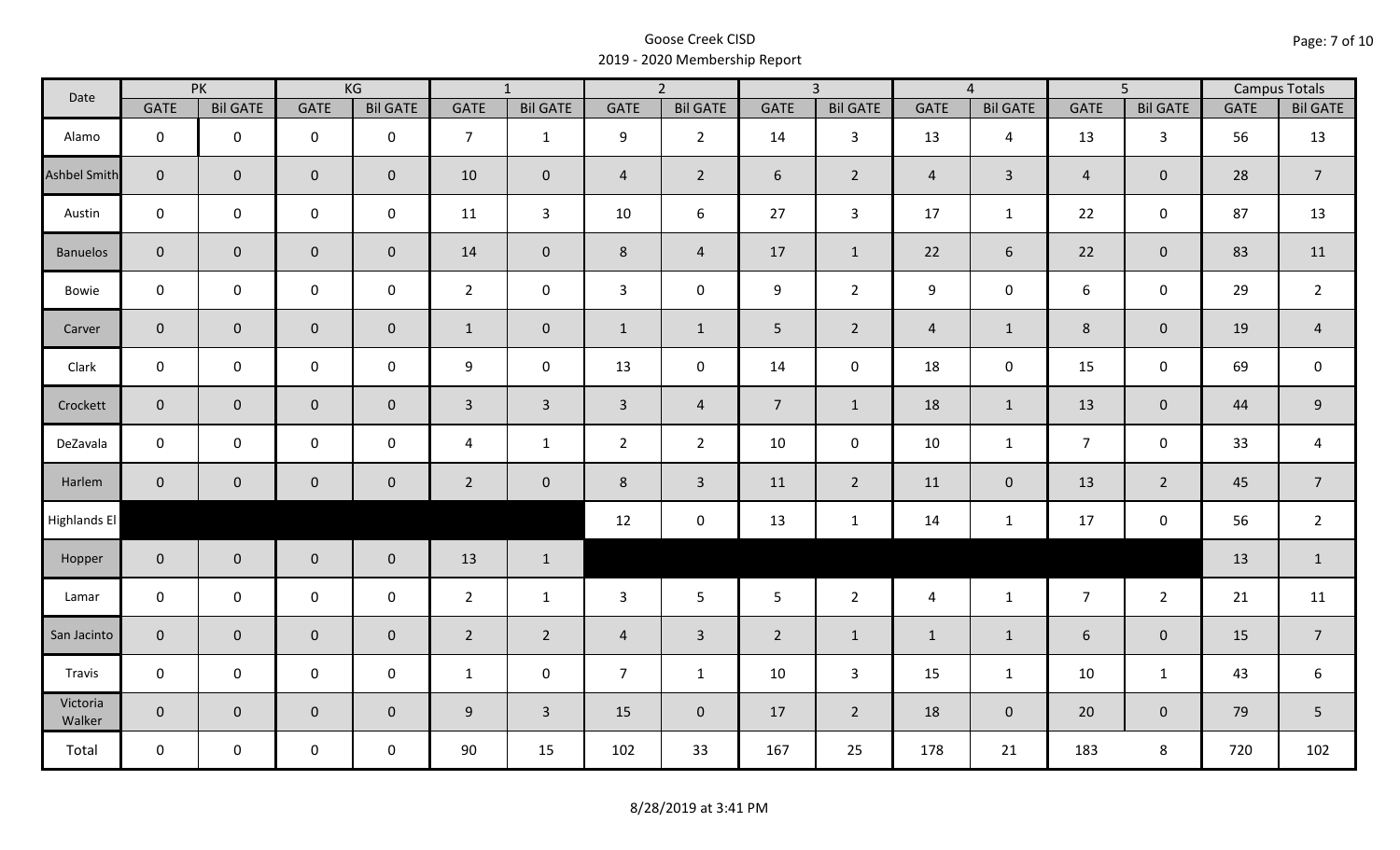|                     | Speech Only    | Inclusion      | Resource <21%  | Resource<br>21-50% | Self-Cont<br>50-60% | Self-Cont<br>$>60\%$ | <b>EC SpEd Program</b> | Homebound      |
|---------------------|----------------|----------------|----------------|--------------------|---------------------|----------------------|------------------------|----------------|
|                     | $\mathbf 0$    | 40             | 41             | 42                 | 43                  | 44                   | 45                     | $\mathbf{1}$   |
| Alamo               | 16             | 12             | 21             | $\overline{2}$     | $\pmb{0}$           | 15                   | $\pmb{0}$              | $\mathbf 0$    |
| Ashbel Smith        | 23             | $9\,$          | $\overline{7}$ | $\,8\,$            | $\mathbf{1}$        | 12                   | 19                     | 0              |
| Austin              | 25             | 8              | 28             | $\mathbf{1}$       | $\pmb{0}$           | $\,8\,$              | $\pmb{0}$              | $\overline{0}$ |
| <b>Banuelos</b>     | 31             | $\overline{4}$ | 28             | 11                 | $\pmb{0}$           | $\overline{2}$       | $10\,$                 | $\mathbf 0$    |
| <b>Bowie</b>        | 20             | 5              | 32             | 5                  | $1\,$               | 18                   | $\overline{a}$         | $\pmb{0}$      |
| Carver              | 22             | 5              | $9\,$          | 10                 | $\overline{3}$      | 10                   | 8                      | $\mathbf{1}$   |
| Clark               | 23             | 8              | 19             | 5                  | $\sqrt{4}$          | 23                   | 5                      | $\overline{2}$ |
| Crockett            | 29             | 14             | 22             | 5                  | $\pmb{0}$           | 11                   | 5                      | 0              |
| DeZavala            | 28             | 12             | 10             | $\overline{7}$     | $\pmb{0}$           | $\mathbf{1}$         | $\pmb{0}$              | $\overline{0}$ |
| Harlem              | 18             | $6\,$          | 34             | $\overline{2}$     | $\mathbf 1$         | 12                   | 6                      | 0              |
| <b>Highlands El</b> | 20             | 20             | 21             | 12                 | $\pmb{0}$           | 10                   | $\pmb{0}$              | $\overline{0}$ |
| Hopper              | 22             | $\overline{4}$ | $\overline{3}$ | $\mathsf{3}$       | $\pmb{0}$           | $\pmb{4}$            | 9                      | 0              |
| Lamar               | 13             | $\overline{4}$ | 19             | $\sqrt{4}$         | $\overline{2}$      | 10                   | $\pmb{0}$              | $\mathbf 0$    |
| San Jacinto         | 14             | $\overline{3}$ | 24             | $\mathbf{1}$       | $\pmb{0}$           | $\pmb{0}$            | $\pmb{0}$              | 0              |
| Travis              | 23             | $\overline{4}$ | 25             | $6\,$              | $\pmb{0}$           | $\sqrt{6}$           | $\mathbf{1}$           | $\mathbf 0$    |
| Victoria Walker     | 58             | 9              | 13             | $\boldsymbol{6}$   | $\mathbf 1$         | 26                   | $\pmb{0}$              | 0              |
| <b>BJS</b>          | $\overline{3}$ | 53             | 20             | 24                 | 16                  | $\overline{4}$       | $\pmb{0}$              | $\mathbf{1}$   |
| CBJ                 | 9              | 52             | 21             | 16                 | 16                  | 24                   | $\pmb{0}$              | 0              |
| GJS                 | $\overline{4}$ | 45             | 18             | 18                 | 20                  | 22                   | $\mathbf 0$            | $\mathbf{1}$   |
| HMJ                 | $\overline{4}$ | 54             | 9              | 34                 | 21                  | 14                   | $\pmb{0}$              | 0              |
| <b>HJS</b>          | $\mathbf{1}$   | 44             | $\overline{9}$ | 17                 | 18                  | 25                   | $\pmb{0}$              | $\overline{2}$ |
| <b>REL</b>          | $\mathbf{1}$   | 99             | 38             | 48                 | $\boldsymbol{6}$    | 44                   | $\pmb{0}$              | $\mathbf{1}$   |
| <b>RSS</b>          | 5              | 89             | 35             | 40                 | $\overline{7}$      | 39                   | $\pmb{0}$              | $\mathbf{1}$   |
| GCM                 | $\mathsf 0$    | 138            | 24             | 49                 | 5                   | 21                   | $\pmb{0}$              | $\mathbf{1}$   |
| Impact              | $\mathbf{1}$   | $\overline{3}$ | $\mathbf{1}$   | $\mathbf 0$        | $\pmb{0}$           | $\mathbf 0$          | $\mathbf 0$            | $\overline{0}$ |
| <b>Stuart CTHS</b>  | $\mathsf 0$    | 29             | $\pmb{0}$      | $\pmb{0}$          | $\pmb{0}$           | $\pmb{0}$            | $\pmb{0}$              | 0              |
| PHC                 | $\mathbf 0$    | 12             | $1\,$          | $\pmb{0}$          | $\pmb{0}$           | $\pmb{0}$            | $\pmb{0}$              | $\pmb{0}$      |
| Point               | $\mathbf 0$    | $\mathbf 0$    | $\mathbf 0$    | $\boldsymbol{0}$   | $\pmb{0}$           | $\mathbf 0$          | $\pmb{0}$              | 0              |
| Elementary          | 385            | 127            | 315            | 88                 | 13                  | 168                  | 67                     | $\overline{3}$ |
| Secondary           | 28             | 618            | 176            | 246                | 109                 | 193                  | $\mathbf 0$            | $\overline{7}$ |
| <b>District</b>     | 413            | 745            | 491            | 334                | 122                 | 361                  | 67                     | 10             |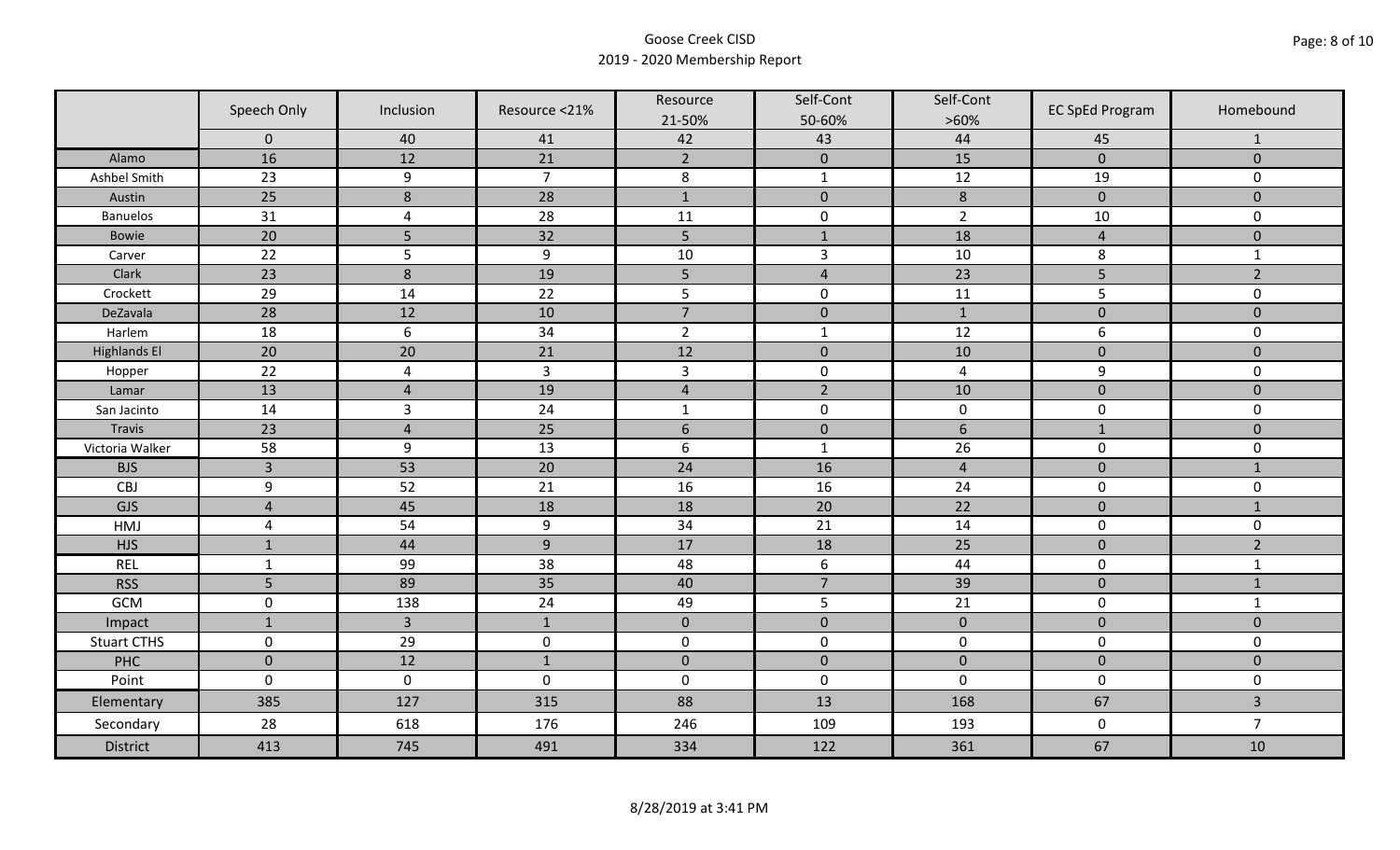|                     | At-Risk | SpEd           | GT             | LEP            | Migrant             | Econ Dis | Dyslexia       | 504            |
|---------------------|---------|----------------|----------------|----------------|---------------------|----------|----------------|----------------|
| Alamo               | 430     | 67             | 69             | 209            | $\overline{2}$      | 287      | 19             | 41             |
| Ashbel Smith        | 416     | 79             | 35             | 242            | $\overline{4}$      | 275      | 11             | 21             |
| Austin              | 375     | 70             | 100            | 232            | 9                   | 248      | 18             | 46             |
| <b>Banuelos</b>     | 409     | 86             | 94             | 176            | $\overline{2}$      | 317      | 13             | 41             |
| Bowie               | 377     | 88             | 31             | 160            | $\mathbf{3}$        | 306      | 17             | 41             |
| Carver              | 396     | 69             | 23             | 196            | 8                   | 240      | 12             | 29             |
| Clark               | 213     | 91             | 69             | 37             | $\mathbf{1}$        | 218      | 27             | 50             |
| Crockett            | 371     | 87             | 53             | 186            | 11                  | 243      | 22             | 44             |
| DeZavala            | 361     | 61             | 37             | 144            | $\overline{2}$      | 262      | 14             | 40             |
| Harlem              | 383     | 79             | 52             | 182            | 5                   | 264      | 14             | 34             |
| <b>Highlands El</b> | 392     | 83             | 58             | 192            | $\mathsf{O}\xspace$ | 226      | 40             | 99             |
| Hopper              | 198     | 46             | 14             | 118            | $\mathbf 0$         | 274      | $2^{\circ}$    | 16             |
| Lamar               | 351     | 52             | 32             | 194            | $\overline{7}$      | 265      | 30             | 43             |
| San Jacinto         | 285     | 42             | 22             | 160            | $\mathbf 0$         | 159      | 18             | 30             |
| Travis              | 421     | 65             | 49             | 162            | $\mathbf 0$         | 366      | 27             | 50             |
| Victoria Walker     | 340     | 114            | 84             | 162            | $\overline{4}$      | 239      | 24             | 41             |
| <b>BJS</b>          | 490     | 124            | 69             | 150            | $\overline{4}$      | 253      | 58             | 98             |
| <b>CBJ</b>          | 555     | 142            | 109            | 151            | $\overline{7}$      | 276      | 51             | 123            |
| GJS                 | 434     | 130            | 147            | 95             | 12                  | 279      | 68             | 132            |
| HMJ                 | 578     | 137            | 63             | 204            | $8\phantom{1}$      | 274      | 62             | 96             |
| <b>HJS</b>          | 538     | 117            | 135            | 137            | $\overline{4}$      | 279      | 53             | 121            |
| <b>REL</b>          | 815     | 249            | 94             | 220            | 12                  | 565      | 87             | 153            |
| <b>RSS</b>          | 935     | 222            | 207            | 195            | 12                  | 512      | 109            | 221            |
| <b>GCM</b>          | 1010    | 249            | 183            | 163            | $\overline{7}$      | 508      | 93             | 188            |
| Impact              | 107     | 5              | 78             | $\overline{7}$ | $\overline{3}$      | 90       | 8              | 22             |
| <b>Stuart CTHS</b>  | 133     | 29             | 11             | 27             | $\overline{2}$      | 72       | 24             | 37             |
| PHC                 | 92      | 13             | 4              | 11             | 4                   | 28       | 5              | 15             |
| Point               | 37      | $\overline{4}$ | $\overline{2}$ | $\overline{3}$ | $\mathbf 0$         | 13       | $\overline{2}$ | $\overline{4}$ |
| Elementary          | 5718    | 1179           | 822            | 2752           | 58                  | 4189     | 308            | 666            |
| Secondary           | 5724    | 1421           | 1102           | 1363           | 75                  | 3149     | 620            | 1210           |
| District            | 11442   | 2600           | 1924           | 4115           | 133                 | 7338     | 928            | 1876           |